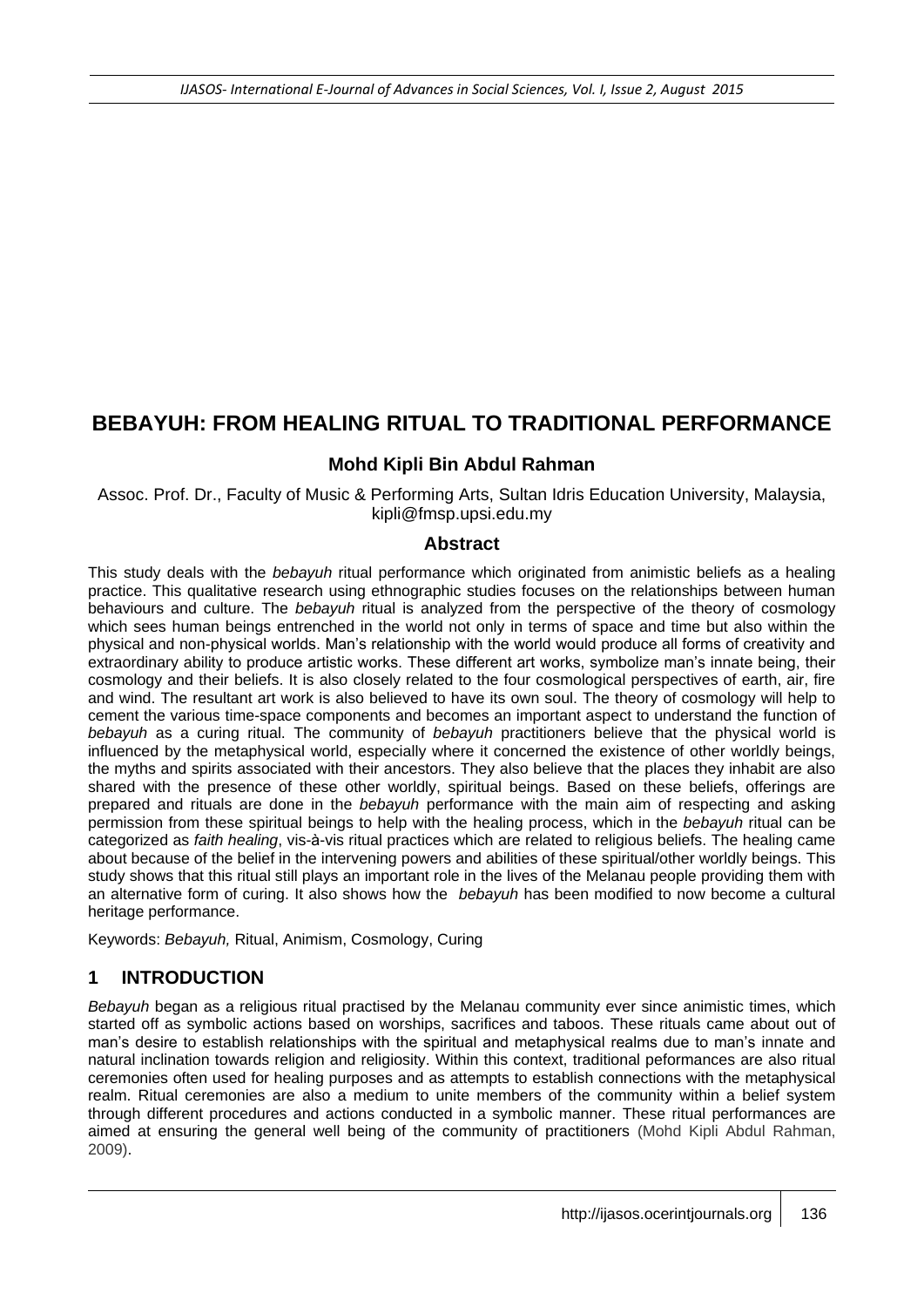These ritual procedures, in addition, are closely related to the existence and cosmology of human lives and their interconnectivities with the universe amalgamating within it the concepts of time and space within the real and non-real worlds within which man inhabits. Man's relationship with the universe will result in unusual creative output, closely related to the four cosmological aspects of earth, water, fire and air. The resulting works symbolize the communities' attitudes and aspirations towards the attitudes and beliefs in their cosmology and religion of the practitioners. According to the theory of cosmology, the art work so produced contains within it the concommitant soul and spirit (Mohd Kipli Abdul Rahman, 2009: 40). Cosmologically speaking, all human beings in this world are formed from these four elements: earth (which can be cool, warm or dry), fire (which is hot and dry), air (which can be dry, cool, warm and humid) and water (which can be cold, or hot and wet). As such the body and the soul would yield a total entity, which is human existence itself.

Since man's existence amalgamates both the physical and metaphysical cosmos, it is understandable that human existence would also include the presence of other worldy beings. It is believed that the existence of these other worldy beings would result in both positive and negative effects for the survival of human existence. The negative aspects can be witnessed when human beings are disturbed by these other worldy beings and they become physically ill or spiritually disturbed. Due to these consequences, human beings would perform rituals to cure these illnesses and to prevent the negative effects of being disturbed by these other worldly beings. By performing these rituals, the community believes that a positive aura would emerge to justify the comtinuity of man's existence. Consequently, beliefs in religion and mystical phenomena are metaphysical trajectories which can direct us towards transcendental truths. Both these aspects have motivated and inspired those who have worked towards understanding and explaining the physical world. Current scientific proofs have also used metaphysical and mystical beliefs as important aspects of the existing system.

It is these religious and mystical beliefs that have led to the emergence of the *bebayuh* ritual. The community of *bebayuh* pratitioners believe that the physicl world world is influenced by the metaphysical world, especially where it concerned the existence of other worldy beings, the myths and spirits associated with their ancestors. They also believe that the places they inhabit are also shared with the presence of these other worldy, spiritual beings. Based on these beliefs, offerings are prepared and rituals are done in the *bebayuh* performance with the main aim of respecting and asking permission from these spiritual beings to help with the healing process, which in the *bebayuh* ritual can be categorized as *faith healing*, vis-à-vis ritual practices which are related to religious beliefs. The healing came about because of the belief in the intervening powers and abilities of these spiritual/other worldly beings.

The study of the *bebayuh* healing ritual and the attendant symbolic manifestations is based on a field research done in Kampung Telian, Mukah, Sarawak on 14.10.2014. The *bebayuh* ritual was carried out by the Seri Ritma Borneo Association led by the 54 year old Edmund Salman Bin Tuna, as the *bomoh*/healer who is of the Melanau ethnic group.

At one time, Mukah was under the tutelage of the Sultan of Brunei and was the world's foremost sago supplier in the 19th century. Basically it is a Melanau fishing village in Sarawak, made up of about 37 villages with a small number of the villages being concentrated around Mukah. The majority of the inhabitants are from the Melanau ethnic group, which is the fourth largest group in Sarawak after the Iban, Malays and the Bidayuh. Initially they did not call themselves the Melanau, which was only introduced when they were under under the rule of Brunei. The Melanau, especially those who lived in the vicinity of Mukah, introduced themselves as *A-lik*ou, the river people which also means the Melanau ethic group who still practised the old beliefs and animism. The *bebayuh* ritual is a healing ritual practised by the Melanau.

# **2 THE COSMIC SYMBOLS IN THE** *BEBAYUH* **HEALING RITUAL**

*Bebayuh* is a ritual healing performance which requires the services of a *bomoh*/healer. According to Edmund Salman Bin Tuna (2014), a *bebayuh* healer*,* he acquired these healing skills ever since he was young. At one time, he followed his parents to look for food in the jungle. Whilst waiting for his parent who were looking for food, he played by himself in the jungle. When he went home, he fell sick and his parents took him to see a *bomoh*. According to the *bomoh*, his sickness was caused by spiritual beings who were keen to befriend him. It was here that En. Salman acquired the knowledge of becoming a *bomoh* which was gifted to him by these spiritual beings. This experience also caused Edmund to become intereste in the field of dance. From here, he began to use dance as one of the elements to be used in the *bebayuh* healing ritual.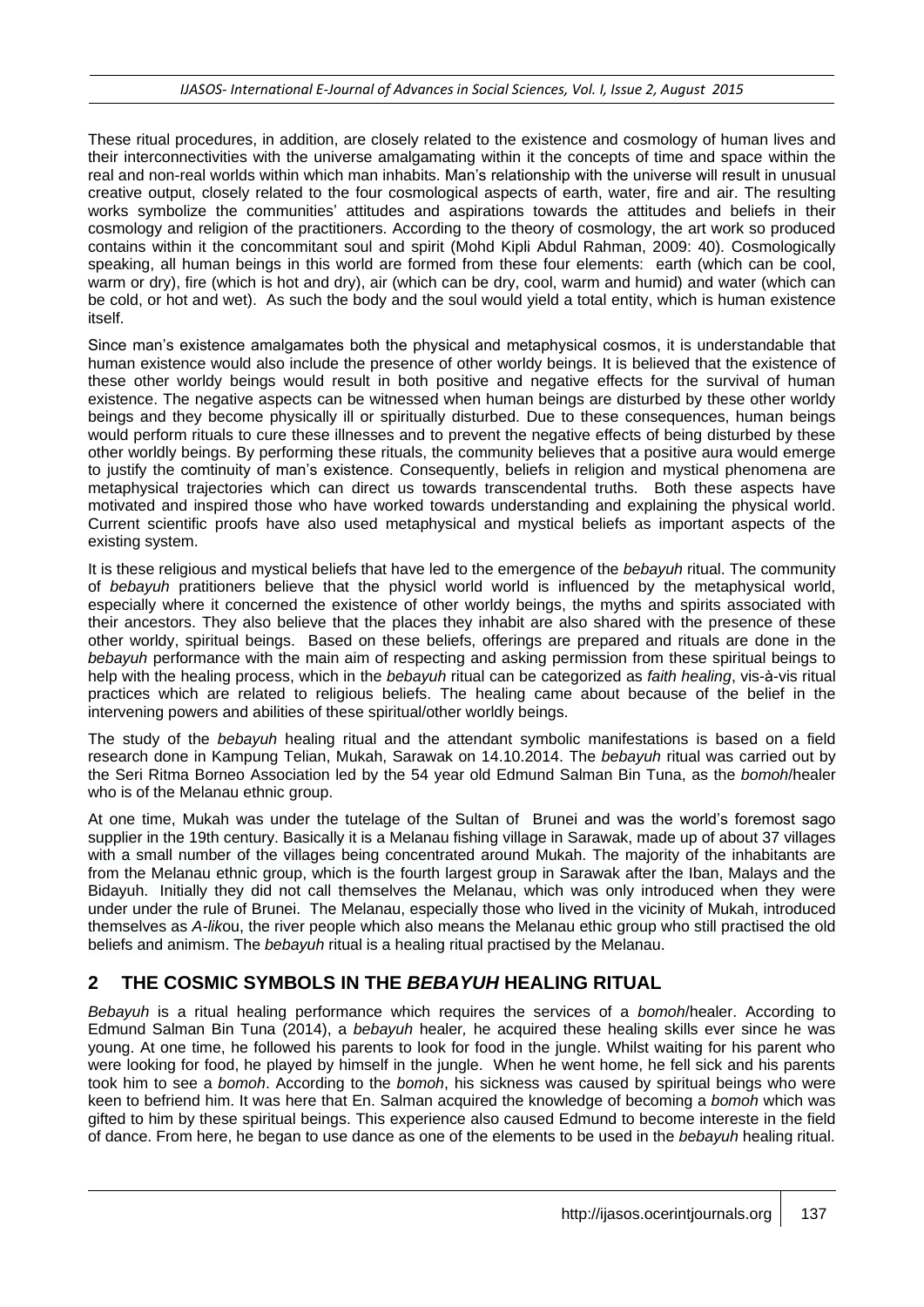In the traditional Malay and Nusantara contexts, the *bomoh* (shaman) functions as an intermediary, connecting the physical and metaphysical worlds. This happens because the *bomoh* has special powers gifted by his extra-ordinary friends—the spiritual beings who inhabit the metaphysical realm. The *bomoh* can communicate with these spiritual beings from the metaphysical world to help heal a sick person who has been disturbed by these spiritual beings.

### **2.1 The Ipok Gods of the Melanau**

The world of the Melanau people are surrounded by forests and water (rivers and seas) which also form the source of their livelihood. The Melanau people are also known to be sea-farers, fishermen, and sago growers which have influenced their belief system and cosmology, abiding by animistic beliefs in their daily lives in which they believe that every corner of this world is guarded by the spirits, called the *Ipok*. According to the Melanau community, it is the *Ipok* who provide peace, well being, fortune and all things that are generally good. The *Ipok* can also cause disaster, misfortune and diseases if they are not respected.

The Melanau community have identified the four *Ipok(s)* who represent the four symbols of cosmology: earth, fire, water and air which ensure a balanced existence as follows:

- *a. Ipok Laut*, the sea *ipok* or, in the Melanau language, the *Ipok Alud*, who is considered as the *Raja Laut*, the Sea King, who represents the water symbol, with its cool and moist characterestics. The Melanau people have very close affinity with water due to their location of living near the sea or at river mouths.
- *b.* The *Ipok Balau*, regarded as the *Raja Hutan,* the Jungle King, is believed to be fierce and can be hot tempered, representing the hot and dry, fire symbol. The forest also represents the fire symbol, which provides light to the lives of the Melanau community, giving them their livelihood, from the resoures found in the forest.
- *c.* The *Ipok Sarauang,* who is the *Raja Langit*, the Sky King, is guardian of the sky, representing the air cosmology, with its hot, cool and moist traits. For the Melanau community, well-known as seafarers, air/wind plays a very important role to aid them in their sea/river voyages.
- *d.* The *Ipok Iyang,* regarded as the *Raja Tanah*, the Earth King, represents the earth symbol with its cold and dry traits.

The Melanau people have used the spirits of nature to manifest the relationship between man and the cosmos. The strength of this relationship is based on the beliefs in the *Ipoks* (the spirit of God) who watch over the four corners of this world. The relationship and strengths of the cosmos must be well protected, for the Melanau community believes that human beings are basically weak creatures who always need the intervention of the *ipoks* to assist them in their daily lives.

### **2.2 The Bebayuh Ritual**

Based on the beliefs towards the *Ipok* as the manifestation of the strengths and power of the cosmos, the Melanau community's performance of the *bebayuh* ritual exemplifies man's relationship and communication with the *Ipok* for purposes of healing. In traditional medicine, it is believed that the sickness in man's body is caused by the imbalance of the body and the forces of cosmology. To cure this imbalance, the *bomoh* (shaman) would call upon the spirits who are affiliated with the symbols of cosmology. The internal and external cosmological forces would oppose the evil forces which are in the body of the sick person. For the Melanau community, the *bebayuh* ritual is one way of combating these forces. The aim of the *bebayuh* ritual is to discover the causes of the disease and to determine the types of spirits which are disturbing the sick man.

The *bebayuh* healing ritual takes place for seven consecutive nights, with the third night being the climax of the ritual. The first night is conducted by the shaman, alone in his own house. It entails a bargaining process between the *bomoh*/shaman and the spiritual beings regarding the preparations needed for the *bebayuh* healing ritual. The second night is to finalize the items which the spiritual beings have demanded from the *bomoh* and the rules to be followed during the course of the healing ritual, which is usually performed in the house of the sick person, although it can also be take place at the *bomoh*'s house*,* depending on the needs and demands of the spiritual beings. All requests and demands must be made known to the *bomoh* through a special procedure which would be conducted by the *bomoh* himself. The *bebayuh* ritual is done only at night, for the Melanau community believes that the time dimension is different between the physical and spiritual world, whereby night is day for the spiritual beings. Thus the *bebayuh* ritual is conducted at night, which is the day in the world of the spirits; it is believed the spirits would be most active and alert to carry out their tasks at this time.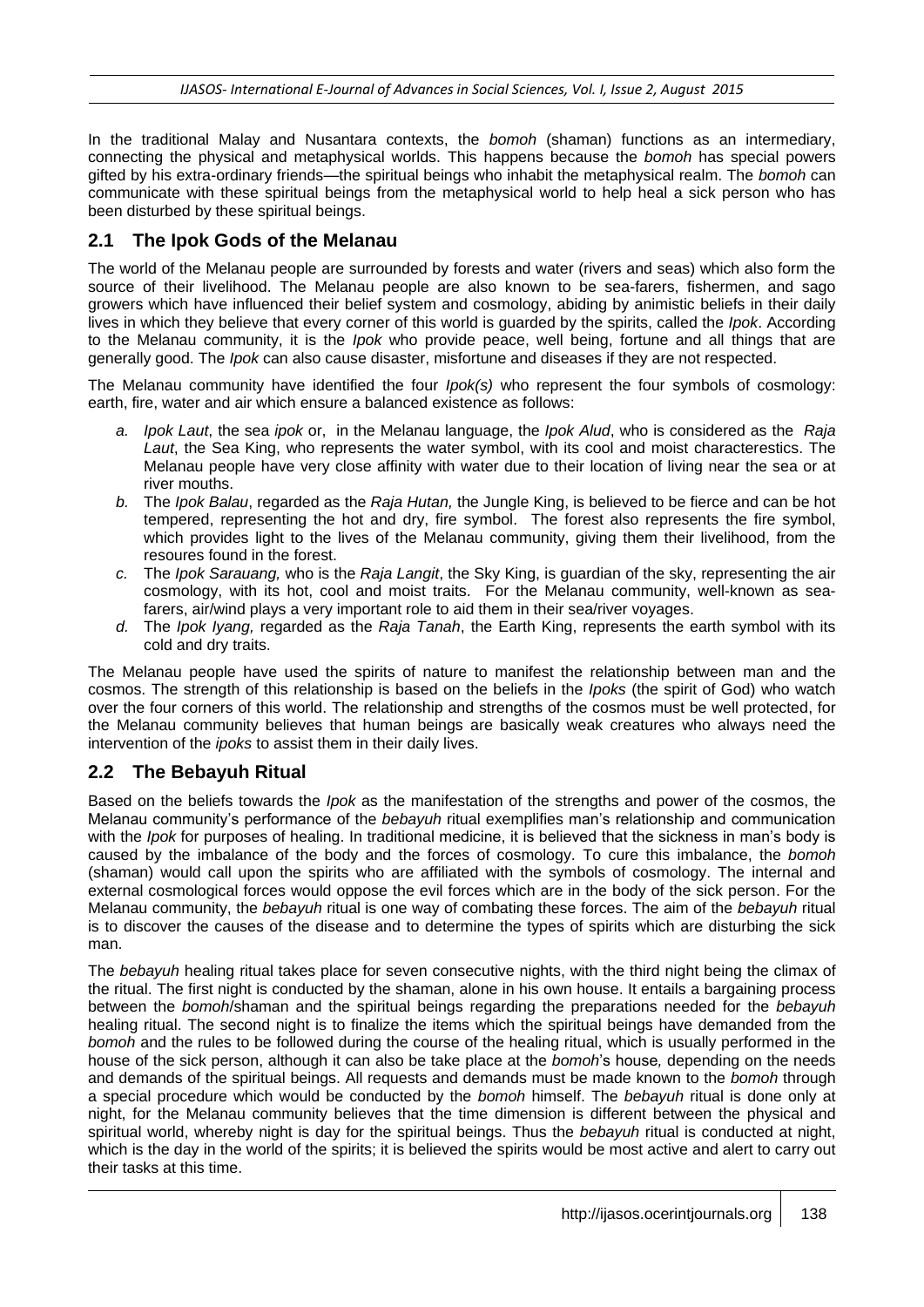During the second night, the spirits would demand certain types of offerings to be prepared, and the *seladai* dance which must be performed. The special offereings as demanded by the spiritual beings to be prepared for the third night of the *bebaluh* ritual include:

- a. The *Mayang pinang*
- b. The *tebauan* leaves (*pucuk kentel*)
- *c.* The *isem pisai* (these are the dried *palas* leaves which have been woven and tied to look like the *mayang pinang)*
- d. The *Bunga melur*
- e. Incense
- f. The *Gendang genayang* (used only in healing, it acts as the 'scanner' to scan the sick person)
- g. Candles
- h. Shards of glass which are wrapped in a piece of white cloth.

When all the offerings were prepared the *bomoh* began the *bebayuh* ritual by burning incense which had earlier been placed in its special container, the *dupa*. The container was then placed on a plate and covered with the *genayang* drum. The *bomoh* then played the the *genayang* drum as he recited the manteras in the language of the spirits, who are the *bomoh's* own guardians or associates helping in the healing ritual. The language used by the *bomoh* is only understood by himself and not by the other members of the Melanau community. The *bomoh*, Edmund Salman Bin Tuna, (2014) recited the manteras asking the spiritual beings to descend and help to combat the evil spirits inhabiting the body of the sick person.

Manteras play a very important role in the *bebayuh* ritual for this is the communication code used specifically by the *bomoh* to understand and decipher the material artefacts in the ritual. Through these manteras, the *bebayuh* practising community would be able to better understand their society and justify the physical and spiritual lives, helping them to be informed about the sequence of happenings in their world and about their very existence. These processes would enlighten them about power, their fortune/*rezeki* (that which has been religiously allocated to them), about time, space, sins and graces, hell and heaven as well as life and death. Manteras are not just mere words and sentences or magical utterings for they form a symbolic means of mystical communication full of loaded meanings. The *bomoh* needs to learn all these manteras and special sayings, for in them are embedded the names of the spiritual beings who would be summoned or possessed. If the *bomoh* cannot understand the names and presence of the spiritual beings then he is not fit to become a *bomoh* for he needs to summon them in the healing rituals. A person well versed in manteras is a very knowledgeable and learned person because he would know about the existence of things and other beings and he would be able to control and manipulate the essence and spirits of these beings.

This becomes very obvious when the *bebayuh bomoh* has become a respected member of the community due to his abiltity to cure diseases. The *bebayuh bomoh* is the intermediary between the sick person and the spiritual beings. He alone is able to provide the cure for the sick individuals who are being disturbed by these spiritual beings. The bomoh's expertise comes about from his ability to control these nether beings.

As he recited the manteras, the *bomoh* lifted and beat the *genayang* drum covering the now burning and smoke-emitting incense contained in a *dupa*. The beating of the *genayang* drum by the *bomoh* was accompanied by other musicians playing other musical instruments comprising of both membranic and percussion instruments *Tadak, Tabuan drums* and the *Kulintangan (Gelantangan),* the *Beduk, Tetawiak (Gong)* and *Canang*. The *bomoh* used the same *genayang* drum to scan the sick person so as to diagnose his illness. This scanning process was achieved by placing a lighted candle opposite the face of the drum and with the *genayang* drum completely covering the head and face of the *bomoh*. The lighted candle serves to enhance the *bomoh's* sight for he would be traversing the metaphysical dimension as he scans the body of the sick person to determine which spiritual being is disturbing the sick person. When the scanning procedure was completed, the *bomoh* swallowed the lighted candle to extinguish the light. He then rubbed it over the head of the sick person. This was done so as to neutralize the cosmos of the sick person, especially the cold (water) and the heat (fire). Light from the candle which contains the heat element contained in the *bomoh's* mouth would of course be extinguished due to the saliva and wetness of the mouth, both of which represent the water element. Water extinguishing the heat of the fire would restore the balance of the patient's personal cosmology.

The *bomoh* would also fan the sick person with the *mayang pinang* and the *tebawan* leaves so as to balance the sick person's cosmology, in the form of the wind element. Not long after this procedure, the sick person began to lose consciousness indicating that the spiritual beings were present and ready to help find a cure for his sickness. Simultaneously, rose petals were scatterd on the sick person. This completed the elements of cosmology, the flowers representing the earth element. This also symbolized that the spiritual beings have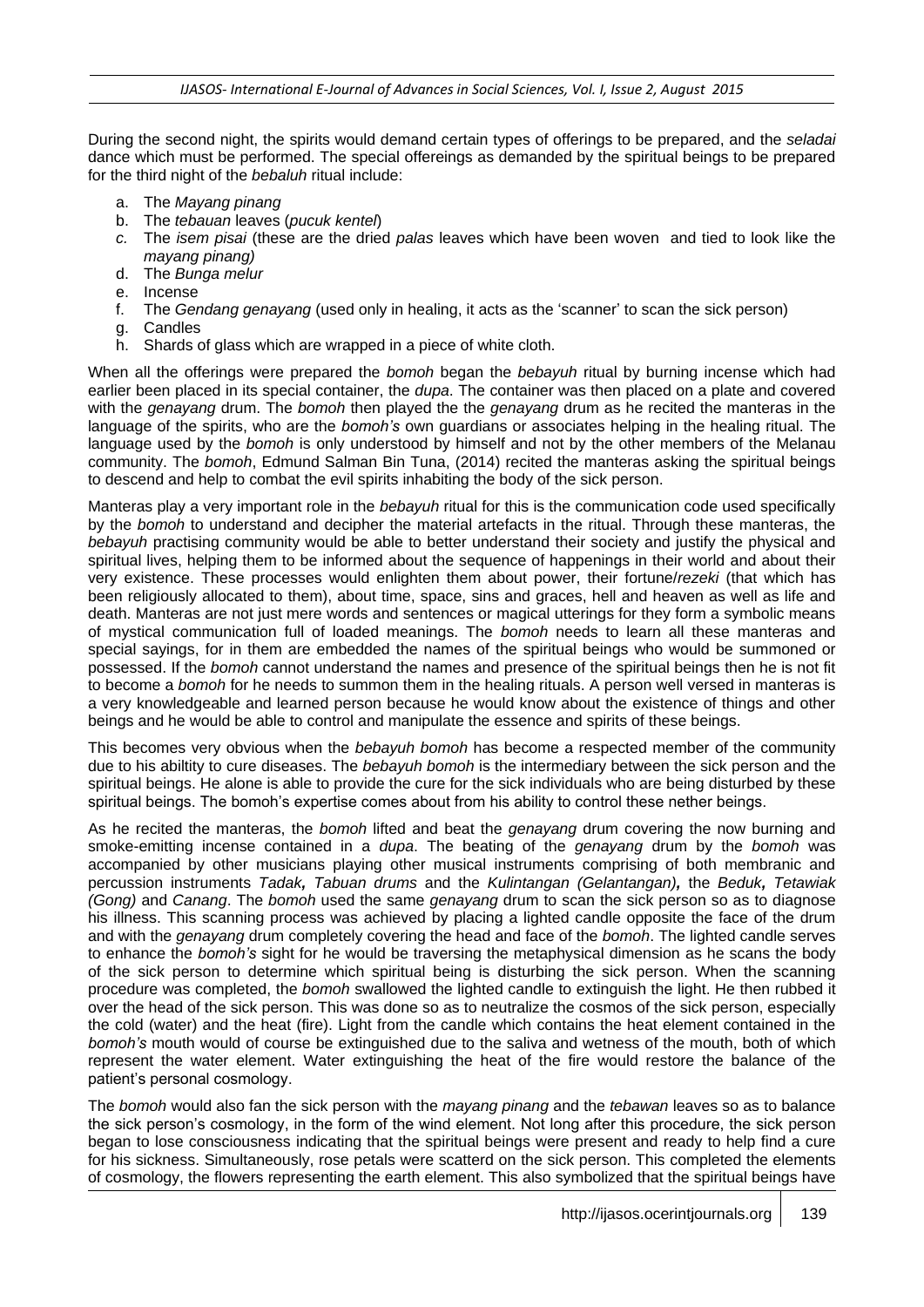descended to earth to help find a cure for the sick person. According to the patient, Norfauzana (2014), she was completely oblivious of everything when she was being treated by the *bomoh*. Thus she did not feel any pain, nor was she injured when she danced and treaded onto the shards of glass during the healing ritual. All of her actions as she was being treated were in accordance with the demands of the spiritual beings disturbing her physical being. All she felt was a floating sensation, as though she was somewhere else, in a different dimension. This taking over of the sick person's physical body occurred when the spiritual beings, the *Ipok*, entered the sick woman's body. Communication between the *bomoh* and the spirits inhabiting the body of the sick person took place to enable the *bomoh* to discover the cause and the cure for the sick patient.

The climax of the healing ritual happened when the *bomoh* and the sick woman both treaded on the shards of glass, signifying that the spiritual beings had taken over the bodies of both the *bomoh* and the sick woman. The presence of spiritual beings were evidenced when neither the *bomoh* nor the patien were injured even though they had been treading on the shards of glass. Both had entered the subconscious realm because their physical bodies had been taken over by the spiritual beings. This would not have occurred if they were conscious and in the normal, everyday realm. Treading on the shards of glass also signalled the beginning of the *seladai* dance, performed by seven male and seven female dancers, all of whom were not yet married. The *seladai* dance was performed to welcome the spiritual beings who had come to help in the healing ritual. The fourteen dancers however were not "disturbed" or inhabited by the spiritual beings. As soon as the dancers entered the performance area, the *bomoh* took the *isem pisai* leaves and waved them around the dancers' bodies to signify the connection between the physical bodies of the dancers and the metaphysical realm of the *bomoh*. Waving the *isem pisai* leaves was also a symbol of the wind cosmology, hence acknowledging and respecting the presence of the *Ipok Sarauang (*the wind god). This was followed by the *bomoh* swallowing the candle, the *Ipok Balau,* (the fire god), thus balancing the cosmology of the performance. Having swallowed the candle, the *bomoh* then rubbed the *mayang pinang*, all over the body of the sick person. The *bomoh* took the *genayang* drum to cover the dupa which was placed on a plate as he passed the *mayang pinang* to the sick person. The *bomoh* finally removed the *genayang* drum together with the plate out of the performance area, accompanied by the dancers, signifying that the climax and ending of the *bebaluh* ritual on the third night.

The healing rituals from the fourth until the sixth nights formed the prohibitions which must be adhered to by the *bomoh* and the sick person as specified earlier by the spiritual beings on the second night. Some of the taboos dealt with food, whereby the *bomoh* and the sick person were prevented from eating stingray, shark, raw nuts and eggs. If these taboos were not adhered to, the healing process would be jeopardised and might even nullify its effectiveness. The seventh and final night was considered to be the night of *putus ubat,* the termination of the healing process, which required the sick person to prepare offerings for the spiritual beings as payment for having successfully healed her sickness. The items required to ritually conclude the healing process are:

- a. Gold.
- b. A small javelin (or any sharp object to represent the bones which are believed to be the favourite food of the spiritual beings)
- c. A live chicken.

The above are given by the sick person to the *bomoh* to conclude the healing ritual. It would be the *bomoh's* responsibility to fulfil his obligations by ensuring that the spiritual beings get their dues. Based on the *bebayuh* ritual, the physical world of man and the world of the performance formed one organic unity amalgamating within it the spirits of the cosmos which would unify all the other elements. The transformastions of the cosmological spirits to the physical and metaphysical realms with the human body resulted in a ritual performance able to heal the sick. Through the *bebayuh* ritual, the cosmos of the universe and the cosmos of the performance united. Man's external body forms the external cosmos, whilst man's internal, spiritual aspect forms the internal cosmos. In the lives of religious people a balanced internal cosmos is important, for the well being of the external cosmos is very much dependent on the well being of the internal cosmos. The strength and well being of the internal cosmos in turn is very much influenced by the external cosmos to faithfully fulfil what needs to be done based on their faith, which in the case of the *bebayuh* practitioners is premised upon their animistic beliefs.